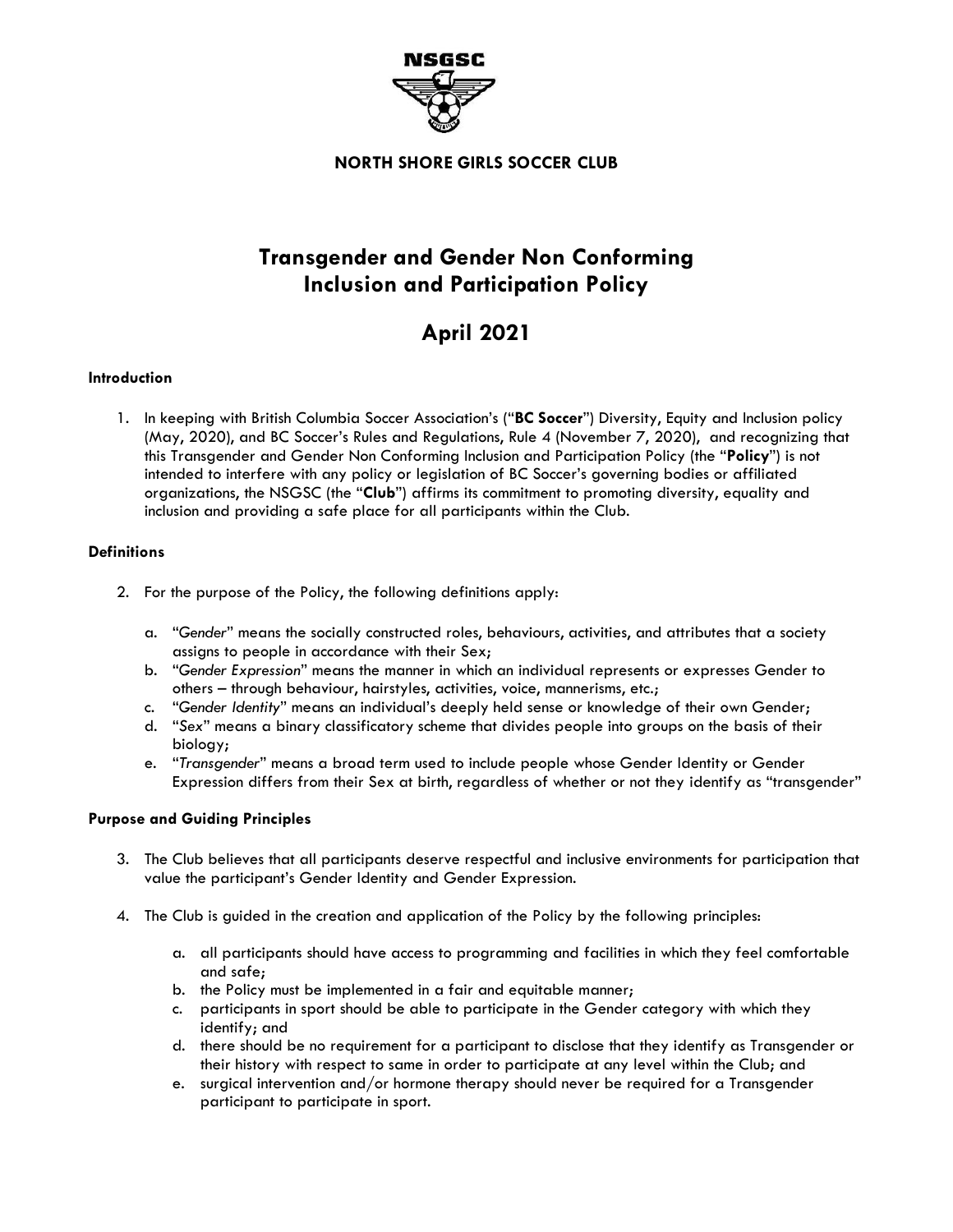#### **Actions for Inclusion**

- 5. In furtherance of the Policy, the Club commits to take the following actions:
	- a. provide the Policy to Club staff, Directors and coaches and offer access to additional inclusion education and training opportunities on its implementation as needed;
	- b. maintain organizational documents and the Club's website in a manner that promotes inclusive language;
	- c. refer to participants by their preferred name and pronoun;
	- d. work with Transgender participants on the implementation and/or modification of the Policy as needed*;*
	- e. where the Club has the authority to determine participants' use of washrooms, change rooms, and other facilities, the Club will permit individuals to use the facilities consistent with their Gender Identity;
	- f. apply the Participation guidelines for Transgender participants set out below in a manner that is consistent with the Purpose and Guiding Principles of the Policy; and
	- g. monitor ongoing developments regarding national and international participation guidelines for Transgender athletes and review and revise the Policy as needed to ensure it is consistent with promoting a safe and inclusive environment and aligns with progressive developments concerning Transgender participation in sport.

#### **Participation Guidelines**

- 6. Participants are permitted to participate in the programs offered by the Club for female participants where that is the Gender category with which the participant identifies. Any individual who does not identify as male or female, but who feels more comfortable on a female team shall also be permitted to participate in the programs offered by the Club for female participants
- 7. All participants should be aware that at higher levels of sport they may be subject to doping control testing pursuant to the Canadian Anti-Doping Program. Participants undergoing Gender reassignment are encouraged to contact the Canadian Centre for Ethics in Sport (CCES) for guidance.
- 8. All participants should be aware that at higher levels of sport, for instance that covered by Canada Soccer, they may be subject to additional Rules and Regulations. Participants are encouraged to contact CCES for guidance.

#### **Confidentiality**

- 9. Participants are not required to disclose their Gender Identity to the Club or any of the Club's representatives (e.g., coaches, staff, Directors, officials, etc.).
- 10. Should a participant or the participant's legal guardian choose to advise the Club of that the participant is Transgender, they may contact the Club's SafeSport Representative to do so.
- 11. Coaches and staff will advise the Club's Safesport Representative if they have a participant who has advised them that they are Transgender and advise the player and the player's family to have further contact with the Club's Safesport Representative to ensure compliance with the Policy and to ensure that all necessary accommodations are considered.
- 12. Where a participant or the participant's legal guardian chooses to advise the Club or a representative of the Club that the participant is Transgender, the information shared will be kept confidential. The Club